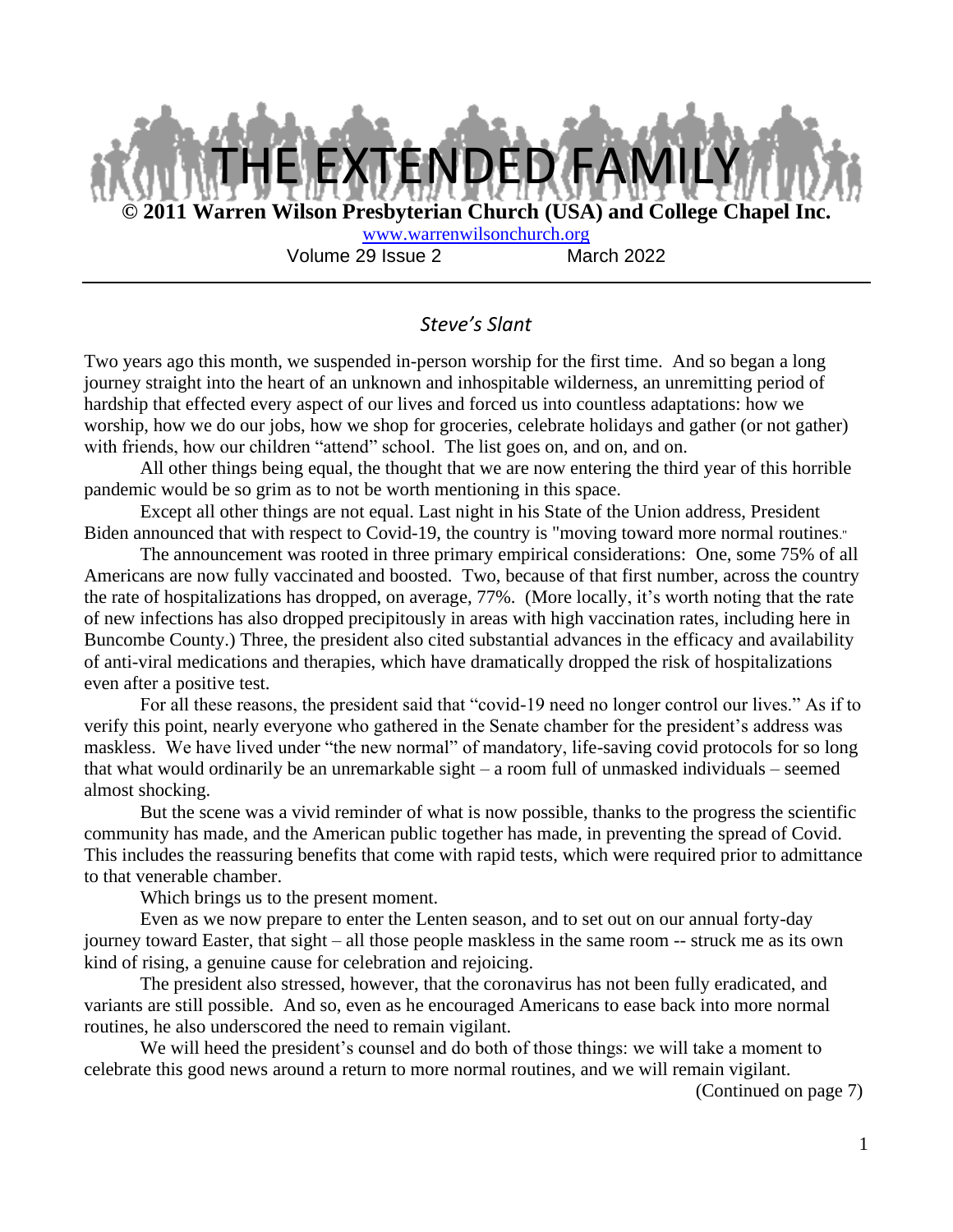**Church contacts:** Church Office 298-9092 Church Administrator; Donna Eagle Joslin 771-2097 e-mail= deagle@Warren-Wilson.edu Minister; Rev. Dr. Steve Runholt 712-7803 e-mail= srunholt@Warren-Wilson.edu Associate in Ministry; Rev. Sarah Grace Montgomery 704-962-8975 e-mail= sarahgmontgo@gmail.com Director of Music, organist; Joel P. Rogers= joelprogers1967@gmail.com Treasurers; Leslie Sayyar, 333-8867 e-mail= treasurerwwpc@outlook.com Brent Roberts, 919-844-6311 email= brentbroberts@icloud.com Bookkeeper; Barbara Escalante e-mail= bookkeeperwwpc@outlook.com

# Please call 828-298-9092 to speak with us or leave a message for us at the church. Thank you!

\_\_\_\_\_\_\_\_\_\_\_\_\_\_\_\_\_\_\_\_\_\_\_\_\_\_\_\_\_\_\_\_\_\_\_\_\_\_\_\_\_\_\_\_\_\_\_\_\_\_\_\_\_\_\_\_\_\_\_\_\_\_\_\_\_\_\_\_\_\_\_\_\_\_\_\_\_\_\_\_\_\_\_

\_\_\_\_\_\_\_\_\_\_\_\_\_\_\_\_\_\_\_\_\_\_\_\_\_\_\_\_\_\_\_\_\_\_\_\_\_\_\_\_\_\_\_\_\_\_\_\_\_\_\_\_\_\_\_\_\_\_\_\_\_\_\_\_\_\_\_\_\_\_\_\_\_\_\_

\_\_\_\_\_\_\_\_\_\_\_\_\_\_\_\_\_\_\_\_\_\_\_\_\_\_\_\_\_\_\_\_\_\_\_\_\_\_\_\_\_\_\_\_\_\_\_\_\_\_\_\_\_\_\_\_\_\_\_\_\_\_\_\_\_\_\_\_\_

\_\_\_\_\_\_\_\_\_\_\_\_\_\_\_\_\_\_\_\_\_\_\_\_\_\_\_\_\_\_\_\_\_\_\_\_\_\_\_\_\_\_\_\_\_\_\_\_\_\_\_\_\_\_\_\_\_\_\_\_\_\_\_\_\_\_\_\_\_\_\_\_\_\_\_\_\_\_\_\_\_\_\_\_

|  | <b>March Birthdays!</b> |
|--|-------------------------|
|--|-------------------------|

- Betty Siviter March 2 Evva Hamilton March 6 Beth Newman March 6 Catherine Showalter March 7 Patrick Sanderson March 10 Amber Crumpler March 11 Bill Sanderson March 15 Wendy Myer March 18 Anne Hamilton March 20 Harriet Cowal March 22 Dennis Stockdale March 24 Jonathan Crumpler March 26 Andrew Pulsifer March 27 John Bishop March 29
	-
- 





The Warren Wilson Book Group will hold its March meeting at noon on Thursday, March 10 in Fellowship Hall. Bring your own lunch and beverage to enjoy from 12- 12:30. The book discussion is held from 12:30-1:30. In March we will be discussing *This is Happiness* by Niall Williams and Marian will lead the discussion. New members are always welcome--come read with us!

\_\_\_\_\_\_\_\_\_\_\_\_\_\_\_\_\_\_\_\_\_\_\_\_\_\_\_\_\_\_\_\_\_\_\_\_\_\_\_\_\_\_\_\_\_\_\_\_\_\_\_\_\_\_\_\_\_\_\_\_\_\_\_\_\_\_\_\_\_\_\_\_



 All are welcome to join our Ash Wednesday service in the chapel on March 2, at 6:00 pm. This is an intimate service of music, prayer, and the imposition of ashes to begin our Lenten journey.

Ash Wednesday

# **SPRING ABOUNDS!**

**Join us on March 20th for an extended coffee hour on the Fellowship porch after the morning service. Tulips, hyacinths, and daffodils will be blooming! Bring finger foods if you are able. (Please be aware of covid protocol- No dips, or anything that requires a spoon or fork.)**

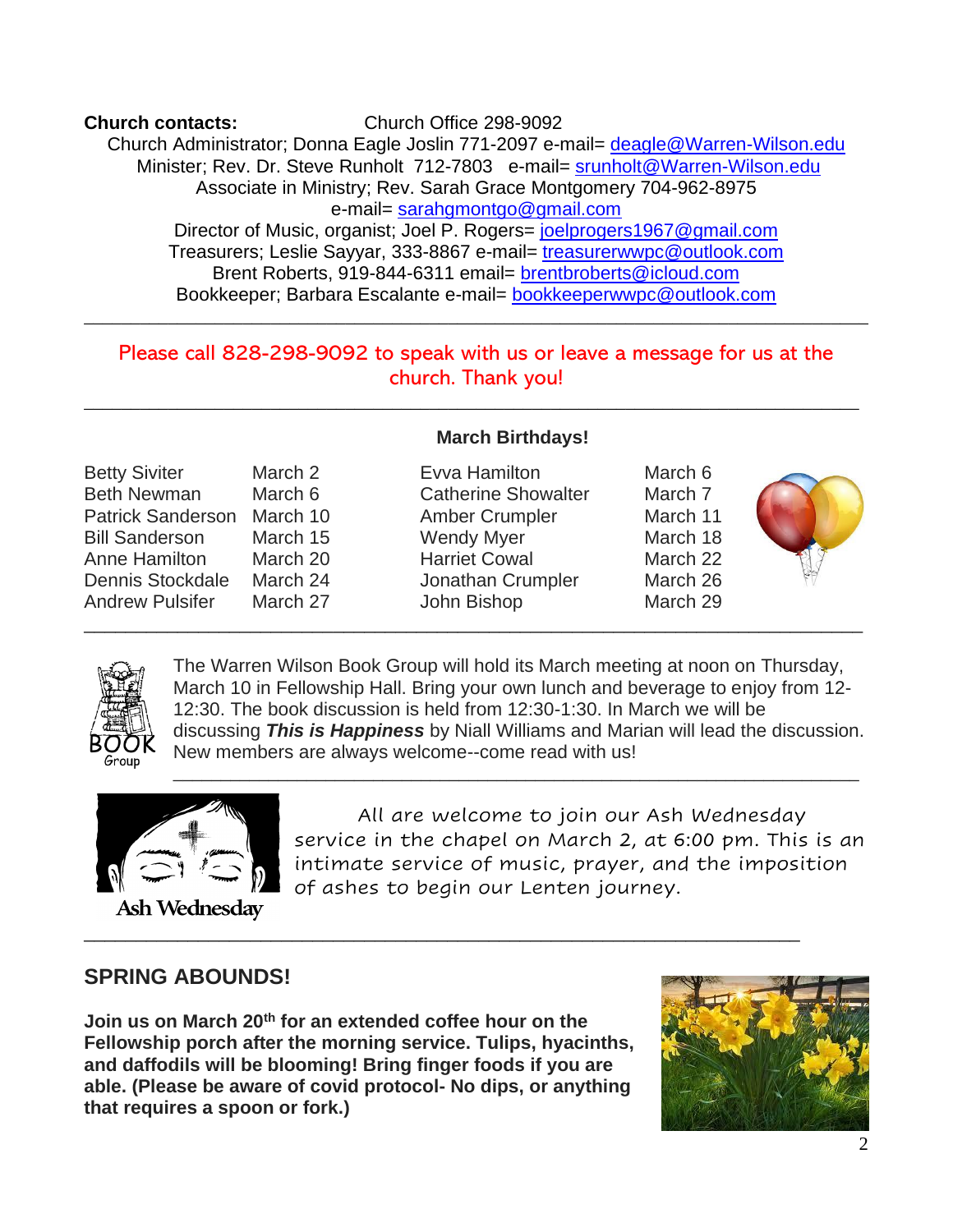

OUR HEALING PRAYERS GO OUT TO: Pat Crumpler and family, on the death of her niece, Lauren Talton, Fran Roberts; Shane Reece, Nancy Garrison's son; Pat Wilson's son, Kell; Carolyn Cole; Gina Marvin; Blake Joslin; Erika Lytle; Jackie Ligon Cole; Rick Garrison; Doug Bradley; Fran Roberts' sister-in-law, Linda Briggs; Flo Bishop; Jon Hettrick and his family; Jon's mother, Marjorie Hettrick; Mark Laabs, friend of the Griswolds; Kim Reece, daughter of Nancy and Rick Garrison.

WE PRAY FOR THE FOLLOWING HEALTH CARE WORKERS, AND PEOPLE WORKING AT MEDICAL FACILITIES: Carolyn Cole; Richard Riddle; Laura Bethany Riddle; Kristin Williams; Lisa Mallory; Stacy Balzano, Toby & Sally's niece, and all those working to provide medical care to others in this time when both need and risk are great.

#### OUR PRAYERS FOR ESSENTIAL WORKERS CONTINUE TO GO OUT, AS WE NEED THEM TO HELP WITH THE RUNNING OF OUR EVERYDAY LIVES. THANK YOU!

## **THANK YOU CIRCLE OF WELCOME VOLUNTEERS!**

\_\_\_\_\_\_\_\_\_\_\_\_\_\_\_\_\_\_\_\_\_\_\_\_\_\_\_\_\_\_\_\_\_\_\_\_\_\_\_\_\_\_\_\_\_\_\_\_\_\_\_\_\_\_\_\_\_\_\_\_\_\_\_\_\_\_\_



Thank you to everyone who has volunteered to be part of our Circle of Welcome for Elham and Farkhunda. You have already made a difference in their lives. Just to give you some idea how they are adjusting, that is Elham on the upper left in the white shirt, scaling a big climbing net, and that is Gretchen Williams, in the lower right, in the blue shirt. (The other figures are part of the background photo.) He already seems to be making new friends!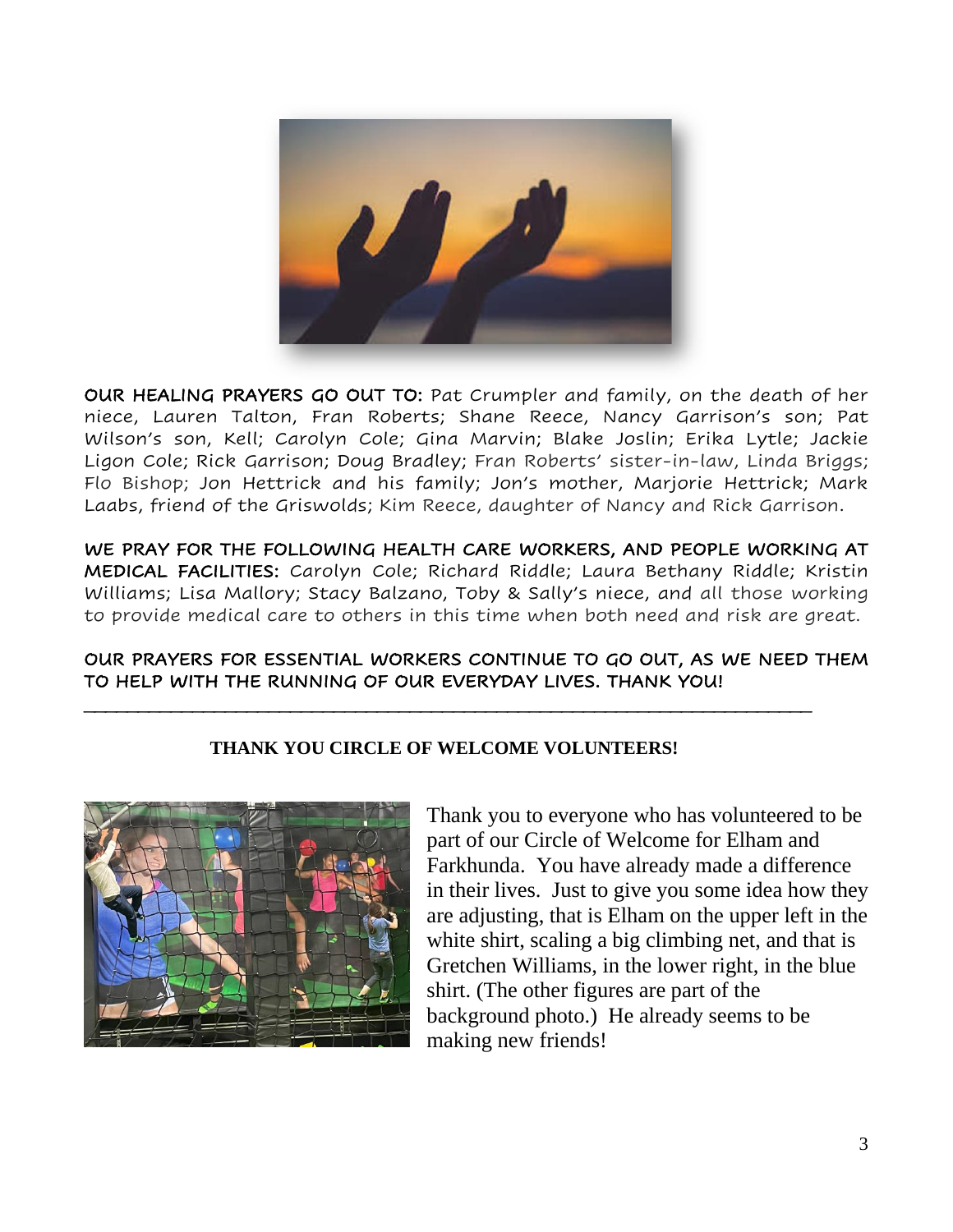Swannanoa Valley Christian Ministry needs children's clothing. Drop off Monday - Friday from 9:00 - 3:00. Need: Baby wipes, blankets new or gently used, winter coats, sheets and towels and washcloths, laundry detergent, cat and dog food. Thank you for anything you can give to our neighbors in need!

\_\_\_\_\_\_\_\_\_\_\_\_\_\_\_\_\_\_\_\_\_\_\_\_\_\_\_\_\_\_\_\_\_\_\_\_\_\_\_\_\_\_\_\_\_\_\_\_\_\_\_\_



# Outdoor beautification Team

Are you interested in having some outdoor fellowship? Working with plants? Maintaining the outdoor spaces around the church buildings with church friends?

We are looking for Worker Bee's to join our Outdoor Beautification Team! If there is enough interest, we will meet once a month for 2

hours of work with time following for refreshment on the fellowship Patio. Contact Bob Gambrell, gambrell4@charter.net,

or



Donna Eagle Joslin, deagle@warren-wilson.edu.

\_\_\_\_\_\_\_\_\_\_\_\_\_\_\_\_\_\_\_\_\_\_\_\_\_\_\_\_\_\_\_\_\_\_\_\_\_\_\_\_\_\_\_\_\_\_\_\_\_\_\_\_\_\_\_\_\_\_\_\_\_\_\_\_\_\_\_\_\_\_\_\_\_\_\_\_\_\_

If you have interest in helping with any indoor projects, please contact Bob.



## **A SUCCESSFUL SOUPER BOWL OF CARING**

A big "thank you" to all who supported our youth in their participation in the annual Souper Bowl of Caring. The goal of this brief, basically one day event, is to raise funds during the Sunday NFL football super bowl with all monetary and food donations remaining in our local area to address the issue of hunger.

This year our youth have recommended that our collections be directed to MANNA Food Bank. As of last Sunday, February 20th, our collection totaled 167 food items and \$1,021 in monetary donations.

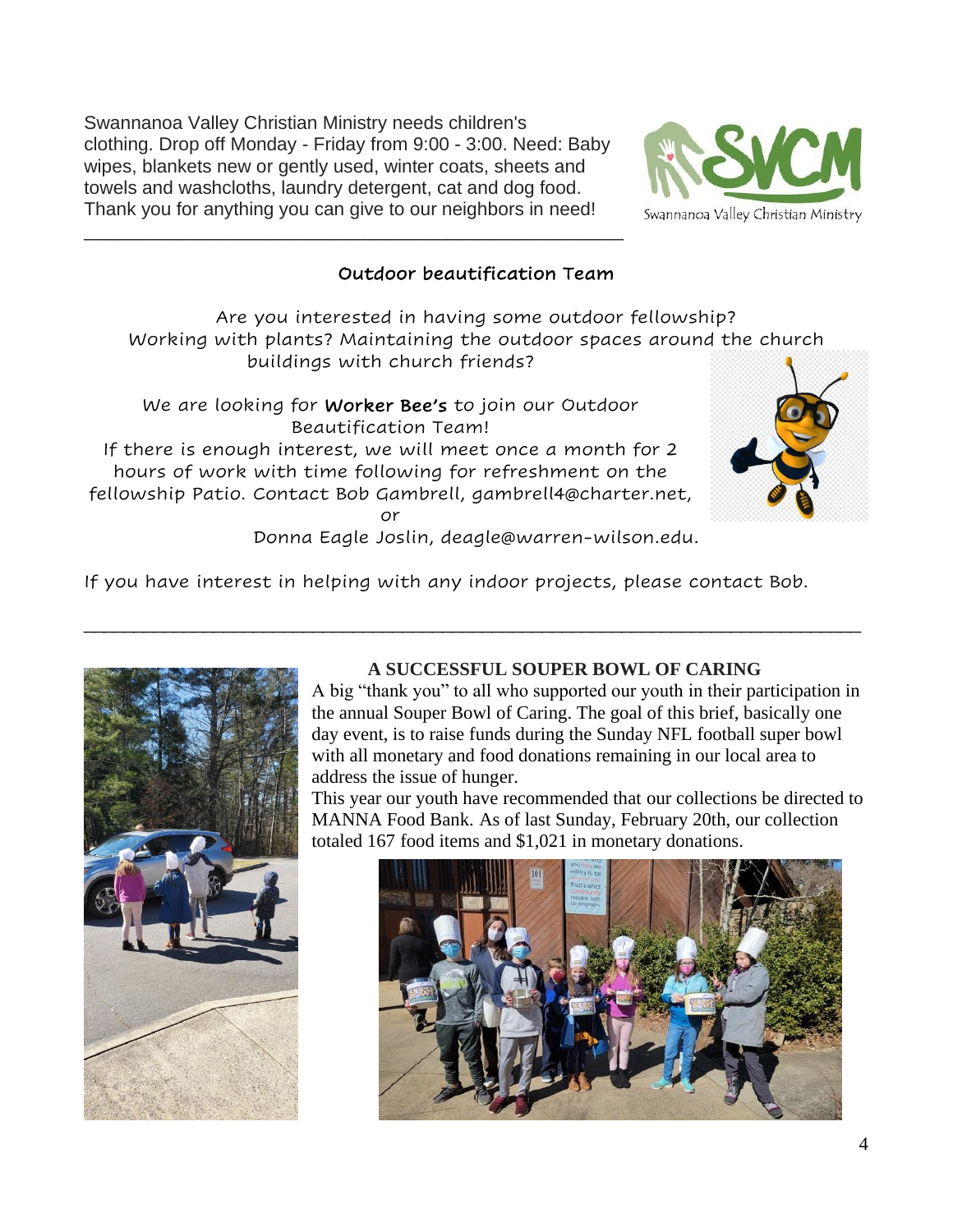#### **HABITAT FOR HUMANITY NEWS**

Habitat's first House of Faith in the New Heights neighborhood was completed



last year, and purchased by Leesa Flowers, on the left in the photo with her daughter and mother.



**ASHEVILLE'S HABITAT CHAPTER WILL START BUILDING NEXT HOUSE OF FAITH AND SEEKS VOLUNTEER HELP AT THE SITE**

Asheville Area Habitat for Humanity recently announced that construction of the next House of Faith will start on April 22, and, with Covid safety precautions in place, it is seeking volunteers to help at the job site.

This new House of Faith will be a 4-bedroom, 2-bath single family home in Asheville's West Asheville New Heights neighborhood where 14 units have already been completed and 10 more are under construction.

Like all Habitat houses, faith partner houses rely on churches to not only help defray the cost of the building, but to also keep costs down by supplying volunteer helpers at the site. Habitat's announcement about this new house stated that they have been successfully building with volunteers during the past year.

> Prior to Covid our church was a consistent leader for volunteer help, with as many as 20 members and friends working a half day, full day or multiple days at the job site. Warren Wilson Church often put in as much as 200 hours at each site. No special skills are needed to help and Habitat supplies all tools and materials.

Habitat will be hosting a kickoff meeting in March for the next House of Faith. They have reserved a Friday (half day shift, 8:30 - 12) and a Saturday (8:30 - 3:00) in May and June for WWPC volunteers, and our church coordinator, Larry Griswold, will contact all previous volunteers to ask if they can help on one of those days.

Anyone who has not volunteered before but would like to know more about this should call Larry at 575-2020 or email him at larrygris@gmail.com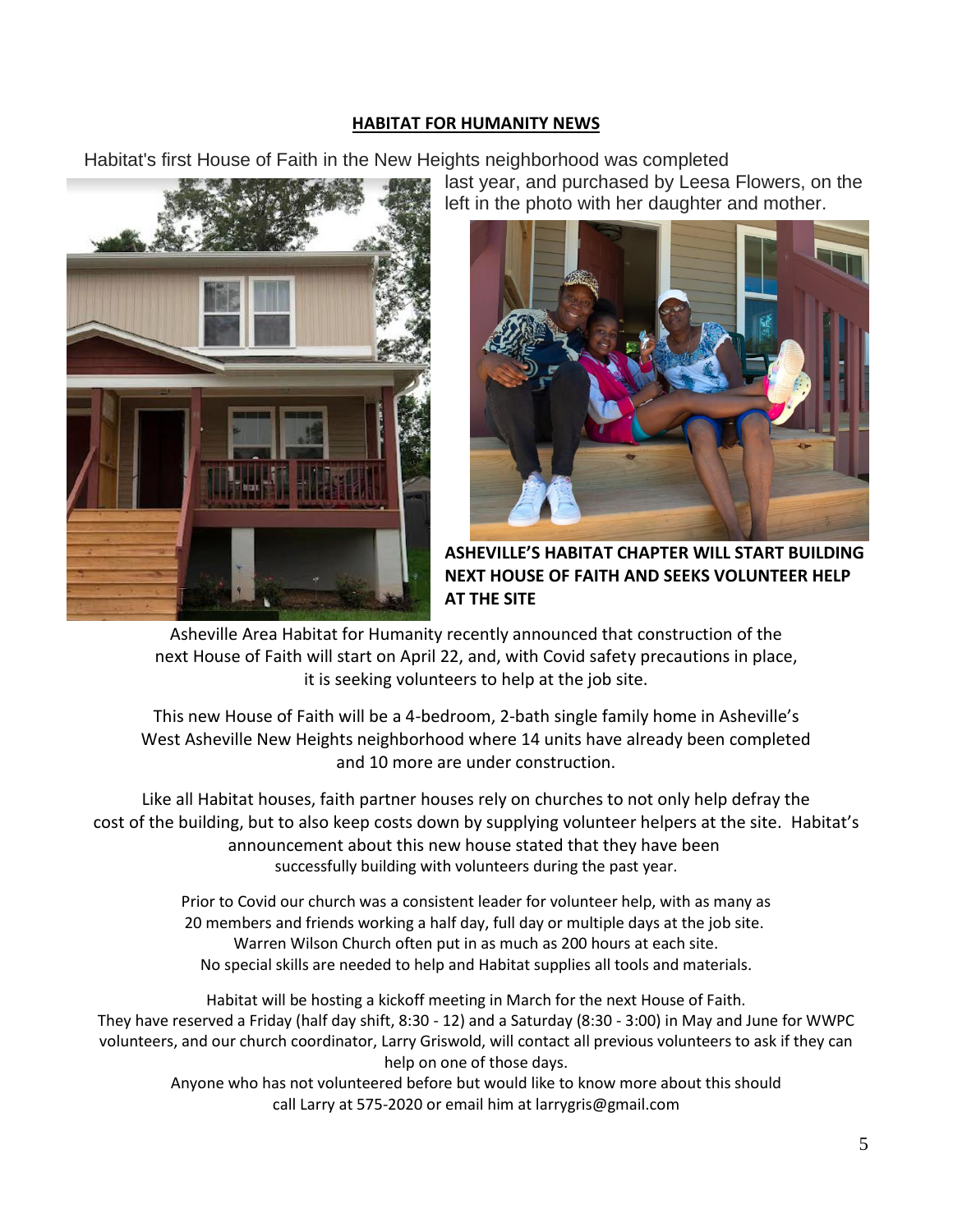

Can you call your legislators and ask them to urgently help Afghans access lasting safety in the U.S.?

Most Afghans evacuated to America following the withdrawal of U.S. military forces received only temporary protection, known as humanitarian parole, that will expire this summer or next, respectively. We must keep our promises and ensure that vulnerable Afghans evacuated to the U.S. receive lasting safety through the passage of the Afghan Adjustment Act.

**Afghanistan will not be safe for our Afghan allies when their parole ends.** Consistent with adjustment acts that Congress has passed for every other generation of U.S. wartime evacuees, Congress must pass legislation to ensure that Afghans are able to apply for lawful permanent residency.

#### **Afghans who lost their country and who barely escaped with their lives through the historic evacuation face an uncertain future that was not of their making.**

Congress must act now: our Afghan allies do not have the luxury of time. Each day marks one day less of assured protection in the U.S. We must call on our legislators to introduce and pass the Afghan Adjustment Act. This bill will make sure that America honors its promises to our allies and that vulnerable Afghans can rebuild their lives in their new home.

**\_\_\_\_\_\_\_\_\_\_\_\_\_\_\_\_\_\_\_\_\_\_\_\_\_\_\_\_\_\_\_\_\_\_\_\_\_\_\_\_\_\_\_\_\_\_\_\_\_\_\_\_\_\_\_\_\_\_\_\_\_\_\_\_\_\_\_\_\_\_\_\_\_\_\_\_\_\_**

#### **(Submitted by Jamie Dale)**



Congratulations to Allee Williams, on her election to Session as our new Youth Elder. Allee brings to the table a deep compassion for the marginal and vulnerable members of wider community, which finds its expression in a passion for social justice. She has participated in Black Lives Matters marches and in marches for women's rights. She recently received a commendation from her school for the welcome she extended to a new Afghan student in her class. As for Allee's faith, here's how she herself described it in the faith statement she wrote as part of her confirmation journey: *I like to think of my faith as a toolbox as I go into life. Those tools give me hope, forgiveness, relief, and most importantly passion. Passion to do good, to help the community in any way that I can through the church, and on my own*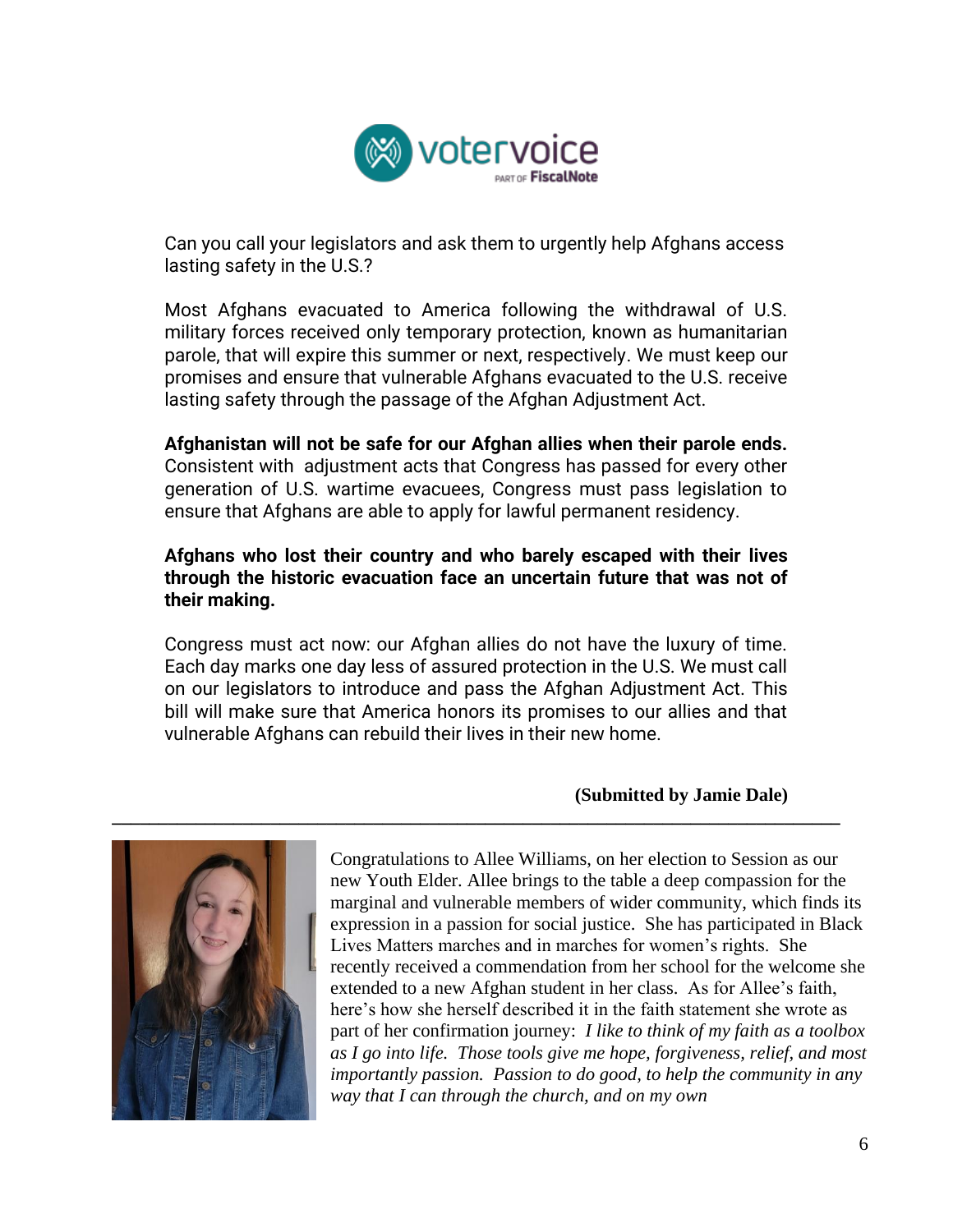#### **CLERK'S REPORT**

At its stated meeting on February 15, 2022 the Session

- 1. Accepted the financial reports for January, 2022 with thanks to Leslie Sayyar and Barbara Escalante for their prompt preparation of these reports.
- 2. Following another interruption to in-person worship due to the January spike in Covid infections, approved a motion to resume in-person worship with appropriate safety protocols effective Sunday, February 20, 2022.
- 3. Approved a motion to give individual Ministry Teams the prerogative to decide whether they hold indoor, outdoor, or online meetings in coming weeks.
- 4. Heard and voted to approve a report from Ken Murchison on the annual statistical report to be submitted to Presbytery.
- 5. From the Moderator, heard a report on the status of our support of two Afghan refugees with the good news that housing for the young woman and her younger brother has been arranged through a program of the Swannanoa Valley Christian Ministry. These people will be needing many other types of assistance with Vicki Collard and Jamie Dale taking the lead in this effort.
- 6. Sandy Brauer reported the Souper Bowl event to support hunger programs in this area through Manna Foodbank conducted by our children and youth program was very successful. Allee Williams reported nearly \$600 in cash and almost 170 food items were donated.
- 7. The Session approved a recommendation from the Administrative Management Team that as requested by Sarah Grace Montgomery, our new parish associate, half of her salary will be designated as housing compensation, a common tax-related arrangement used by many ministers.

# *Steve's Slant continued…*

To spell that out more specifically: on the vigilance side, we will continue to observe the safety protocols that we have followed since we were first able to resume in-person worship and that have kept us safe and healthy to this point. So for now we ask that you continue to wear your mask in the sanctuary and maintain a safe distance from one another.

But we will also convene our in-person worship team next week to consider whether we might finally be able to relax some of these protocols, and whether there are aspects of our normal life and routines here at church that we can safely resume.

On my way into the office this morning, I listened to a beautiful song called "The Time for Flowers" by a young singer/songwriter named Emily Scott Robinson. In light of this good news about the pandemic, and with Spring about to bloom all around us, the chorus seemed to capture this moment we are now in perfectly.

And so, I leave you with this:

*The time for flowers will come again Maybe in one year, maybe in ten There are days despair will win But the time for flowers will come again*